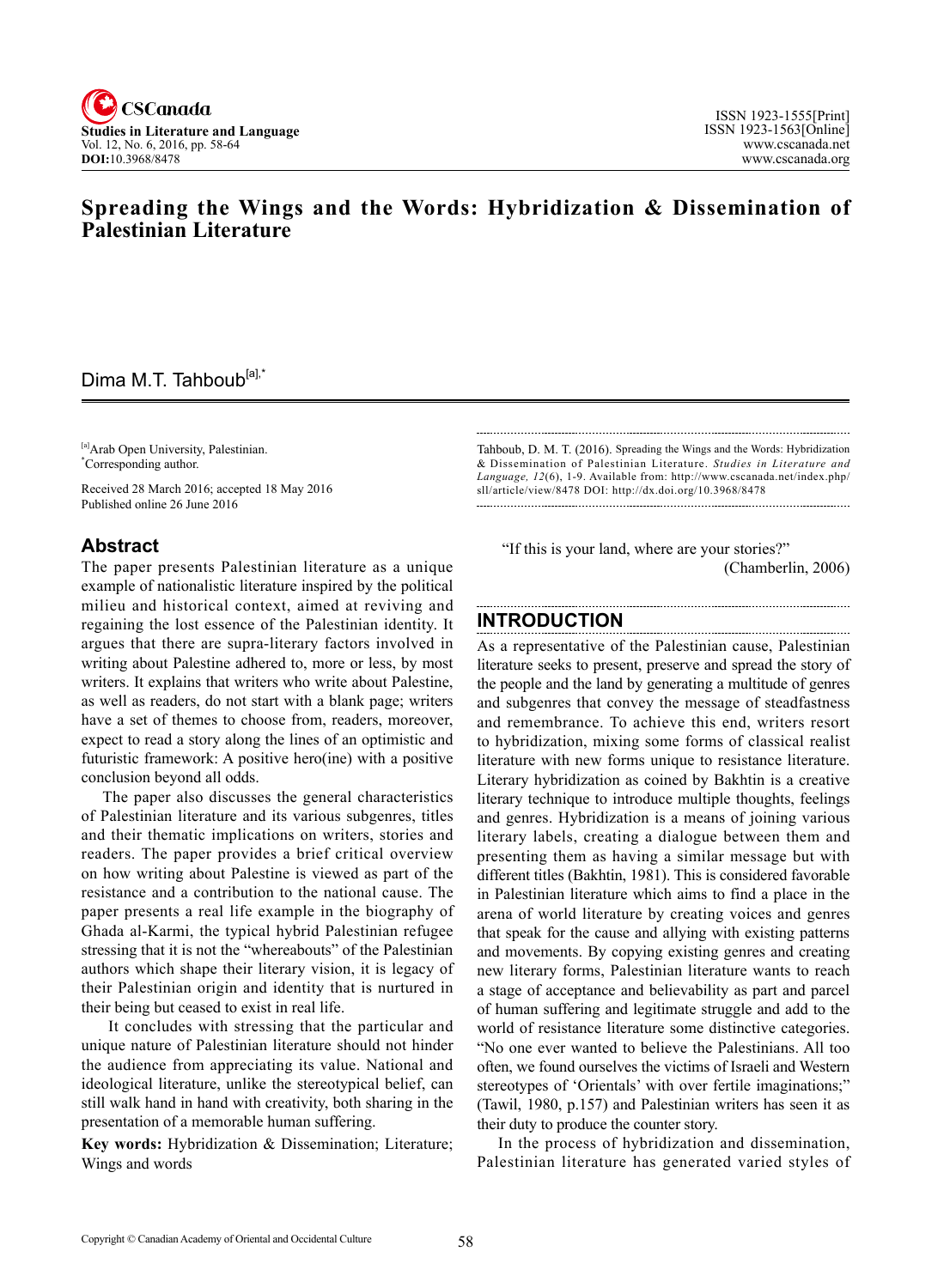writing, moving from narrow nationalism to wide internationalism by embracing or contradicting views on Marxism, feminism, imperialism…etc. and uniting with other revolutions such as the ones in Latin America, South Africa, and Algeria, giving way to reading other revolutionary experiences within the Palestinian tragedy.

## **1. THE SUB-GENRES OF PALESTINIAN LITERATURE: LABELS AND THEMATIC IMPLICATIONS**

There is an abundance of Arabic terminology used by Arab critics to describe Palestinian literature. This cataloguing of genres helps in following up the development of Palestinian literature from its early stages of didacticism and commitment to its more adult creative forms. It is especially beneficial for critics and students as it provides some form of standardization to unusual themes as war and resistance which by nature are chaotic and messy. These genres are not merely theoretical categories, but they provide a frame of reference that helps in understanding and anticipating the pattern of characterization, setting and themes of the literary work. Most critical writings deal with these genres, the classics and the hybrids, individually or in period groups but few study them in their totality as a continuum of connectedness and interlocking frames. Some categories are conventional and have been coined in correspondence to political events as in the literature of the *nakba* (the catastrophe of 1948), the literature of the *naksa* (the setback of 1967), and the literature of the *intifada* (the uprising). They all fall under the all-encompassing heading of literature under occupation *(Adab Taht al-Ihtilal).*

The novel coinages and hybrids are more specific in conveying a clear message about the nature of the literary work. Being able to place the work in a suitable category is half way to understanding its literary elements. New subgenres have presented the status and aspirations of the return of the writer or the Palestinian people outside Palestine. These include the literature of exile (*Adab al-Manfa*) or alternatively (*Adab al-Tashrid)*, the literature of the diaspora (*Adab al-Shatat),* the literature of return (*Adab al-' Awda*) and these follow after the leading term of the literature of the refugees (*Adab al-Muhajarin)* or the literature reflecting the lives of Palestinians in refugee camps (*Adab al-Mukhayyamat)*. Works under this category utter the suffering of Palestinians outside Palestine, longing for Palestine and their past lives that ceased to be. The literature of the refugees (*Adab al-Muhajarin*) or exile literature (*Adabal-Manfa*) are used interchangeably to describe the literary works, which reveal the destitution and shock suffered by stateless Palestinians in refugee camps after the expulsion in 1948. Still, the term diaspora is largely contested in the Palestinian context. Some

writers and critics believe it is used loosely to describe all forms of dislocation, migration, immigration and exile and doesn't correspond to the Palestinian situation (Harlow, 1998; Said, 1991). They prefer the word refugee as it signals a problem requiring a solution while to label Palestinians as "a diaspora is to eliminate by the very language the need to change their situation" (Harlow, 1998, p.81) since etymologically, the word diaspora is derived from the Greek term *diasperien*, form diameaning "across" and –sperien, "to sow or scatter seeds". This definition of the diaspora doesn't reflect any political or humanistic connotations; it may even convey a positive state of expansion. On the other hand, the UNRWA also uses the word refuges to describe the dispossessed Palestinians (www.unrwa.org). In *Palestinians born in Exile: Diaspora and the Search for Homeland,* Hammer notes that the term "refugee" dominates the discourse on the Palestinian problem because it expresses political claims, the right to return to Palestine to as a homeland and to have sovereignty as a Palestinian people (Hammer, 2005).

These various subgenres depict the story of dislocation and displacement, the inability of Palestinians to fit anywhere except in Palestine, and their sordid living conditions. This form of writing is practiced by writers residing outside Palestine, who are trying to fulfill what Benedict Anderson terms as "long-distance nationalism" (http://newleftreview.org). These classifications infiltrate all periods of Palestinian literary history starting from the 1948 war onwards, since the issue of exile and refugees are pending and so far unsolvable. The similarity in stories, themes and genres prove that it is not the whereabouts of the writer that affects the story, it is who s/he are, the Palestinian identity with its package of suffering accompanies the writer everywhere and grows more intense and dramatic with time and distance.

The mentality of exile and refuge generated a new romantic approach in Palestinian literature, especially after the unexpected defeat in the war of 1967. The romantic escape to the past through heritage and literature became the author's getaway from loathsome reality. Writers were trapped in the past trying to cling to the last straw left of their drowning country and identity. Exile literature explodes with nostalgia, which is prescribed as an antidote to amnesia. Exiled writers behold "nostalgia as the beginning of … the cultivation of the past, the way of entry into a dialogue with and an understanding of history" (Levine, 1994, p.31). In *Critical Terms for Literary Study*, the editors argue that exile is only the loss of one possible home, which leads from belonging nowhere to becoming at home everywhere (Lentricchia & Maclaughlin, 1995). This description does not fit the Palestinian context. For Palestinians, exile adds to their sense of estrangement creating a refugee complex that will only be healed through return. The Palestinian literature of exile is seen more committed to nurturing the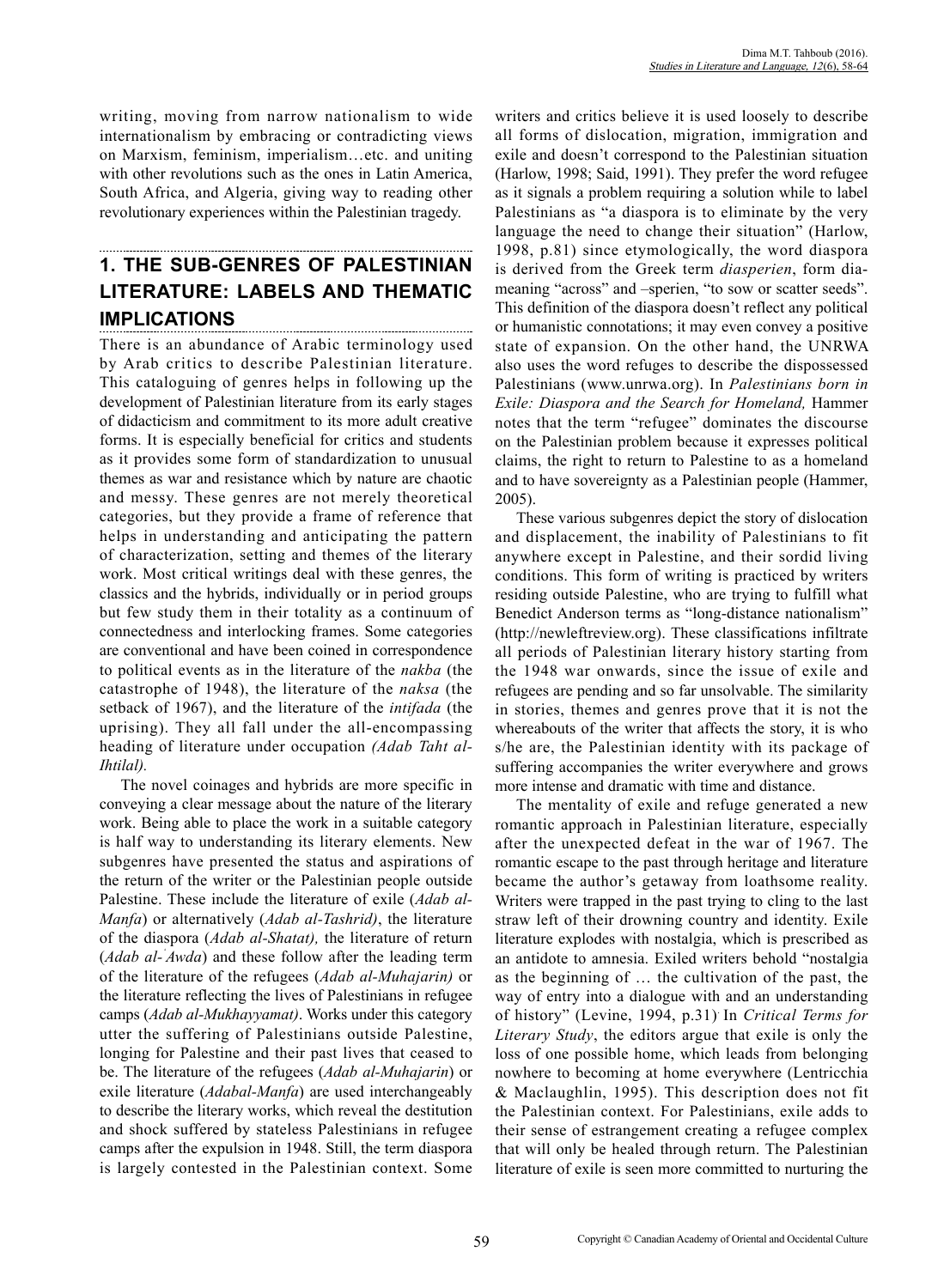future generations on the love of Palestine and stressing the unique Palestinian heritage and identity. This means of desperate articulation finds a lingua franca in the literature of return (*Adab al-'Awda*), which paves the route of return. "In these returns, the returnee is unable to locate himself in any space or time except that of his country, everything seems alienated" (Cleary, 2002, p.90). Exile literature also focuses on image presentation and preservation to present the nation to insiders and outsiders against image distortion by the opposition or the enemy, because to quote Marx "those who cannot represent themselves must be represented" (qtd. Baker, 1985, p.4) and Palestinians writers couldn't allow the image to be tarnished by others.

Some sub-genres are named after the message or the intended effect they are supposed to have on the audience. Such include the literature of resistance (*Adab al-Muqawama*), the literature of the revolt (*Adab al-Thawra*), the literature of armed struggle (*Adab al-Kifah al-Musallah),*the literature of incitement *(Adabal-Tahrid*) which sides with revolution and encourages militarism. All of the above genres can be analyzed in terms of a mother concept known as the literature of combat (*Adab al-Muwajaha*) or (*Adab al-Qital*) defined as the literature which calls on people to fight as a nation. It promotes a state of collective consciousness and empowers it with the will to liberate in a specific time and space. In works of armed struggle, novelists write about actual or envisioned combat and resistance operations against the enemy.

There is also the title of the literature of propaganda *(al-Adab al-I' lami, al-Tarwiji*) which is a stigma that belittles the artistic value of Palestinian literature as a means of political proliferation for different political factions. Still, to accuse Palestinian literature of propaganda merely because it takes on a cause is an unsubstantiated claim. The absence of a state in the Palestinian context has freed literature from having to succumb to the official voice or view of the government. Even with the presence of political factions and the involvement of their members in literature, the national ideology or commitment discourse is not unique or dominated by any of these factions be they Marxist or Islamist, but shared among all of them. Rather than propaganda, some writers resort to the beautification of the national cause, meaning the celebration of homeland and people, unity to achieve freedom, self evaluation and constructive criticism with solutions. This code of writing works to solidify concepts of patriotism, sacrifice, and martyrdom as a Palestinian life pattern under war until Palestine is regained.

There is also the literature of the occupied land (*Adab al-Ard al-Muhtalla*) written by writers residing in the West Bank or the occupied territories, including works written by Palestinians living in Israel, known as "Arab Israelis". This literature reflects a symbolic diaspora of living in a hostile community and the double predicament of the writers being unable to connect physically to fellow Palestinians and Arabs. The stories show how these Arab Israelis are treated as "second class citizens" in the state of Israel, trying to acquit themselves of accusations of disloyalty and collaboration with the enemy that occupied Palestine, and practicing a sort of "apologist" and confessional literature as a testimony to their integrity.

In the chronology of appearance on the literary arena and precedence of subject matter, the literature of the *nakba* (catastrophe) was the first to come to life following the defeat and expulsion of the Palestinian people from their lands after the 1948 war, which resulted in the establishment of the state of Israel on usurped Palestinian territory. After the devastating war, Palestinians suffered from a lack of security and stability, without which literature could not prosper; therefore, many years passed before the detailed story of the *nakba* took its turn for literary dramatization. Poetry, with its emotional propensity for lamentation and easiness of oral transmission preceded the more subtle categories of literature, novels and plays. The reason behind the delay in producing a comprehensive and reflective literary version is attributed to socio-political factors rather than to literary production. Ahmad Abu Matar (2003) describes the *nakba* as being

the ultimate catastrophe. Its unbearable consequences of displacement, diaspora, illnesses and famine haunted the lives, feelings and minds of the Palestinians specifically and the Arabs in general. It was impossible, at the time, to go back in time and memory to reflect upon the hows and whys of the *nakba* and the 1948 war. (p.13)

The early recordings of the story of the *nakba* are dominated by a sense of romantic nostalgia, a sense of mourning, expressing a state of denial and disbelief towards this unprecedentedreality in the course of human history. The literature of 1948 describes

the refugee life in refugee camps outside Palestine in neighbouring countries namely, Jordan, Syria and Lebanon and the refugee life of the remnants of Palestinians in the Palestinian lands occupied in 1948, on which Israel was established, who became a minor ethnicity among the Israelis. (Ballas 1984, p.64)

The narration of the story of the *nakba* is a recurrent theme in the course of Palestinian literature. Time has long passed the event, but literature still reincarnates the experience again and again giving different visions, extracting various morals each time.

Literary works presenting the period express an unrestrained attachment to the past reviving every minute aspect, each tiny morsel of the Palestinian way of life including memories of weddings ceremonies, births, folk songs, Palestinian cuisine, agriculture and names of Arab villages destroyed by the Israelis, Palestinian embroidery, customs and traditions. The authoress tried to engrave in words what has been abolished in reality, to preserve the collective memory for the coming generations, searching earnestly for redemption, salvation and survival.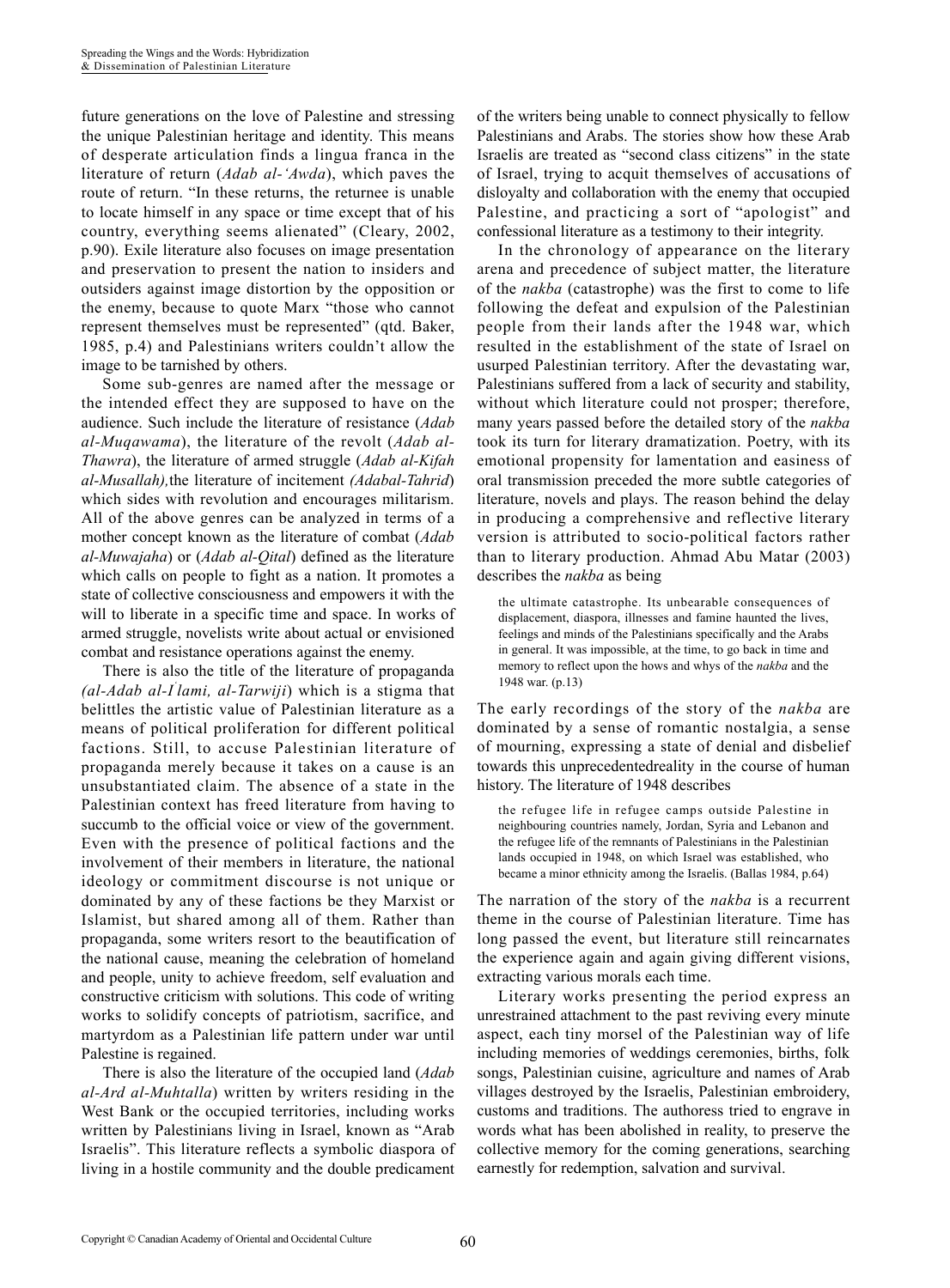Unlike the defensive nature of the *nakba* literature, the *naksa* literature (setback) following the 1967 war, in which Israel occupied the rest of the Palestinian land, did not reflect the same emotions of reverie and shock. Some Palestinians saw the *naksa* coming as a natural culmination of the deteriorating military situation on the side of both Palestinians and Arabs. The setback bred an exceptionally unpredictable literary response rejecting "the 1948 tone of self-pity and victimization. The new attitude was one of pride, dignity and extreme self-trust in oneself and people cloistered with unyielding patience and faith" (Khalifa, 1999, p.13). It is at this period of time in particular when one can sense the effect of the political over the literary Palestinian arena, as found in the post 1967 works of Kanafani and Habibi. Writers in exile like Kanafani adopted an optimistic tone about the revolution that will free Palestine, while writers in the occupied territories conveyed to their audience the good tidings of reunion.

Moreover, the year 1967 witnessed the birth of several leftist and right wing resistance movements under the wing of the PLO (Palestinian Liberation Organization).. The charter of the PLO declared the responsibility of all Palestinians, regardless of their occupations and whereabouts to make the Palestinian suffering known worldwide. Professional writers and journalists formulated the literature of political factions, such as Ghass Kanafani, who wrote much of the literature of the PFLP. The political programs were also translated into literature, reflecting different definitions of nationalism than those written at the time of the *nakba*, all directed to reshaping the new Palestinian identity, that of the resisting soldier and freedom fighter*.* The main message of the literature of the *naksa* was to resist all forms of weakness and defeat and empower the people for resistance and victory, brought about this time by Palestinians themselves, rather than depending on Arab assistance.

 The *naksa* literature often lingered over this second blow of defeat, but with rejection and the resolution to overcome the former catastrophe and latter setback. Many felt that "the 1967 defeat marked the legendary rebirth of Palestinian literature, which shed the shackles of aesthetics to baptize with blood the new beginning" (Barada, 1980, p.30). This stage witnessed the inauguration of a new artistic literary trend, the literature of resistance. It was GhassanKanafani who first applied the term "literature of resistance" *Adab al-Muqawama*) in 1968 to describe every work with a patriotic or political stance in his study, *Adab al-Muqawama fi Filastin al-Muhtalla* 1948-1966 (*The Literature of Resistance in OccupiedPalestine 1948-1966*). For Kanafani, resistance literature is meant to exercise a resisting effect, resisting the status quo that is imposed on Palestine and Palestinians, resisting all forms of weakness and retreat, resisting the inhuman atrocities of the Israeli army, resisting the enemies' allegations of the sacred right and

promised land, resisting all calls for anything other than resistance.

The literature of resistance was viewed as one of the weapons of armed struggle "calling explicitly and implicitly on Palestinians to support and join the resistance movements." (Abu Matar, 1994, p.138). It was looked upon to produce the antithesis of Zionist literature. In his study, *Fi al-Adab al-Suhyuni* (On Zionist Literature) published in 1967, Ghassan Kanafani points out the double jeopardy of Zionist Literature, which has a twofold mission of allying the Israelis to support the Zionist dream of creating the Greater Israel and gaining international sympathy to their cause, by intensifying the injustices from which the "Jewish" people have suffered. He explains that the Israeli military battle went hand in hand with the literary to guarantee the spread of Zionist convictions and a reformed world image. He discusses in length the novel of the founder of Zionism, Theodore Herzl, *Altneuland* (The Old-New Land) (1902) with its racist calls of Jewish superiority, and religious claims to Palestine. In retaliation, Palestinian literature worked on a counter-narrative endorsing unreservedly the value of struggle, and that Palestine has belonged, belongs, and will always belong to its people, the Palestinians. Political and apolitical writers mobilized to support the resistance and wrote about nothing else except the Palestinian suffering, giving Palestinian literature its reputation of being a war literature. Palestinian life was depicted as revolving around Palestine; love became love of the homeland, giving birth was to provide soldiers for Palestine, and death was in its name and for its freedom.

The literature of resistance mirrored public rejection of any settlement, which ignores the rights of Palestinians to reclaim their lands. There was no compensation for the 'Paradise Lost' except the paradise regained. Although Israel was a state then, Ghassan Kanafani was still dreaming of going back to Haifa in his novel *Aid ila Hayfa* (Back to Haifa) (1969), as if nothing has happened, because none accepted the status quo. Even works by non-Palestinian writers state clearly the common consensus of the 1948-1967 period, which is best summarized by the words of the Irish novelist Ethel Mannin, who has written on the Palestinian catastrophe: "The way to liberation is the way of blood and fire. As a Palestinian you should know" (Mannin, 1967, p.233).

The literature of the *intifada* (uprising) signals a turning point in Palestinian literature from 1987 onwards. Palestinian literature reached adulthood laying aside the old pattern of didacticism, empowering descriptive language and real life tragedies to speak for themselves. Authorial intervention was greatly minimized allowing, with open ended works, the readership to choose and decide. The literature of the *intifada* "changed the tragic into heroic. People had hope once more, the tone of frustration disappeared although the sacrifices continued" (Jayyusi, 1992, p.3). The *intifada* became the prime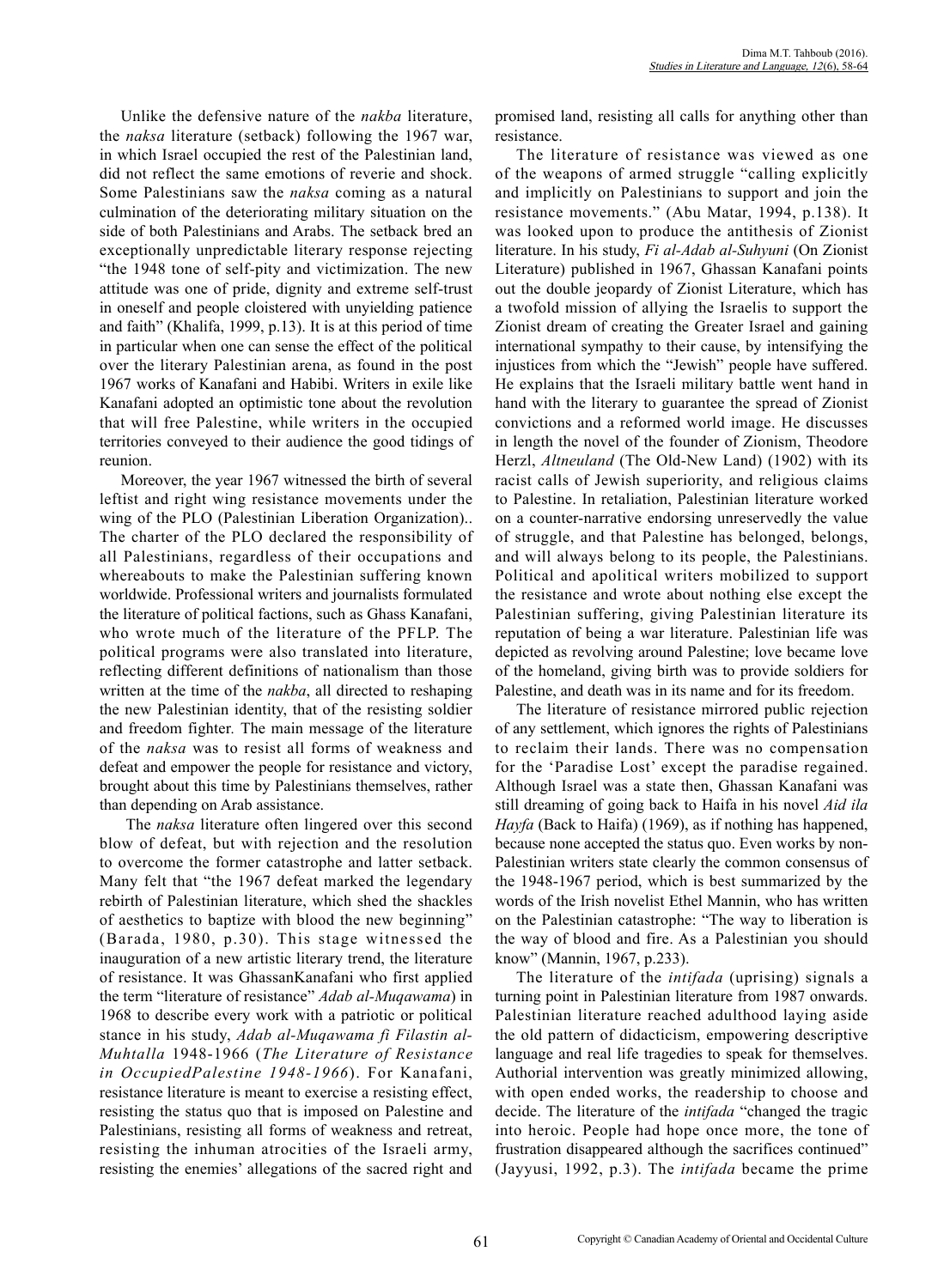concern and sole interest of the Palestinians. It ruled every walk of life in occupied Palestine and exiled Palestine (i.e. Palestinians living in exile). It created its own diction and terminology. It is easy to recognize the literature of the *intifada* with vocabulary such as *atfal al-hijara* (stone throwers), *taksir al-itham* (bone-breaking), and tear gas (*al-ghaz al-musil li-al-dumu*).

On the other hand, there is a message and sometimes a radical one in the literature of the *intifada*, but it is implicit in the layers of visual pictures, which try to bring bloody events to the readers' eyes. Writers do not directly spell out their hearts and minds as in the literature of the *nakba* and *naksa*. They voice their opinions through the characters and descriptive scenes, and present opposing characters to discuss and negotiate ideas. This gives the readership some space for evaluation and critical thinking. Along this trend, there persisted a literature no different in approach than that of the previous periods. Emphasizing the national overtones is depicted as justified. These works call for incriminating any transaction with occupation forces, cleansing society of all collaborators and reviving the historical experience of the Palestinian struggle. The literature of the *intifada* is free from the reflective and defensive tones dominant in the *nakba* and *naksa* literature. This line of literary dramatization takes the initiative of endorsing resistance whole heartedly without fear or inhibition of being stereotyped as the literature of provocation and incitement.

In modern novels, aspects of hybridization and multigenres are even more evident as writers like Ibrahim Nasrallah combine many subgenres in their novels to record the Palestinian epic which covers all the stages of the *nakba, naksa* and *intifada* and the literary genres that developed during them. In such works which relate the Palestinian story from its early beginnings to its current state, writers present the patriotic, nationalistic, and nostalgic elements of each genre leaving way for an open ending for a history and a story still in the making.

These categories are not in any way discrete or mutually exclusive. There are undoubtedly points of stylistic difference in themes and depiction of human roles and characterization between writers. Nonetheless, there are common grounds in terms of message and dramatization and whatever the divisions may be, Palestinian literature works on producing a counternarrative to that of the enemy, to uplift the spirits of the defeated for the coming battle, to build a heaven in hell's despair.

## **2. AN IMAGE OF THE HYBRID REFUGEE AND THE PALESTINIAN MOTHER IN EXILE**

Factual historicity in Ghada al-Karmi's English autobiography, *In Search of Fatima: A Palestinian Story*  (2002), parallels the events and characters fictionalized in literature. The autobiography belongs to the genre of *Adab al-Shatat* (the literature of exile) discussing the lives of Palestinians outside Palestine. The uniqueness of al-Karmi's experience is that it brings all the adversaries together. Born in Palestine, brought up in England and befriended by Jewish girls and neighbors all through her life, al-Karmi presents a multi-cultural and hybrid political point of view. The autobiography presents the image of motherland in the character of Fatima, the Palestinian mother in the character of Ghada's mother, the hybrid refugee in the character of Ghada herself.

Fatima, to whom the book is dedicated, was al-Karmi's beloved nanny, the most typical of elderly Palestinian women, with her passionate heart and traditional embroidered dress. Ghada is very much attached to this woman, who is a symbol of her lost beloved family memories in Palestine, for Palestine the motherland, for which she continues in agonizing longing, for the rest of her life. al-Karmi, a physician herself, writes much of the psychological factors that have shaped her upbringing and that of fellow Palestinian children. These factors that affected them consciously and subconsciously, leaving them with unforgettable horror and loss that has grown into hostility towards the aggressor. In the first chapter, entitled Palestine, al-Karmi describes, in the third person, how the abrupt evacuation from her home stands painfully in her memory.

A mighty crash… shook the house. Something…exploded with a deafening bang. The little girl could feel it right inside her head. She puts her hands to her ears and automatically got down onto the cold…floor…the taxi stood waiting outside…to take them away to where she did not want to go. The little girl wanted to stay right here at home…doing all the familiar things, which had made the fabric of her long life. Not this madness, not this abandoning of everything she knew and loved. (al-Karmi, 2002, p.1).

Then, she moves to describe herself in the first person, bouncing back and forth, mixing her childhood memory with her recent adult recollections. Commenting on the same incident with an adult's view, Ghada says:

To me, this was terrifying and bewildering, so far removed from anything I recognized as normality that I think I became a little shell-shocked. After a while, I accepted each blow silently without protest as if we were fated to live like that…the fearful days and nights continued, and all the time the things which were familiar in our lives receded. (Ibid., p.111)

With the eyes and the memory of a young Palestinian child, the critique and pen of a British subject, al-Karmi, with an air of pride, describes Palestinian women in the aftermath of the *nakba* as showing themselves

steadfast and stoic…Having worked hard all their lives in the home and on the land, these women soldiered on in their tents in much the same way. One can see them…angrily berating Israeli soldiers or demonstrating outside the Israeli prisons where their men folk are held. (Ibid., p.21)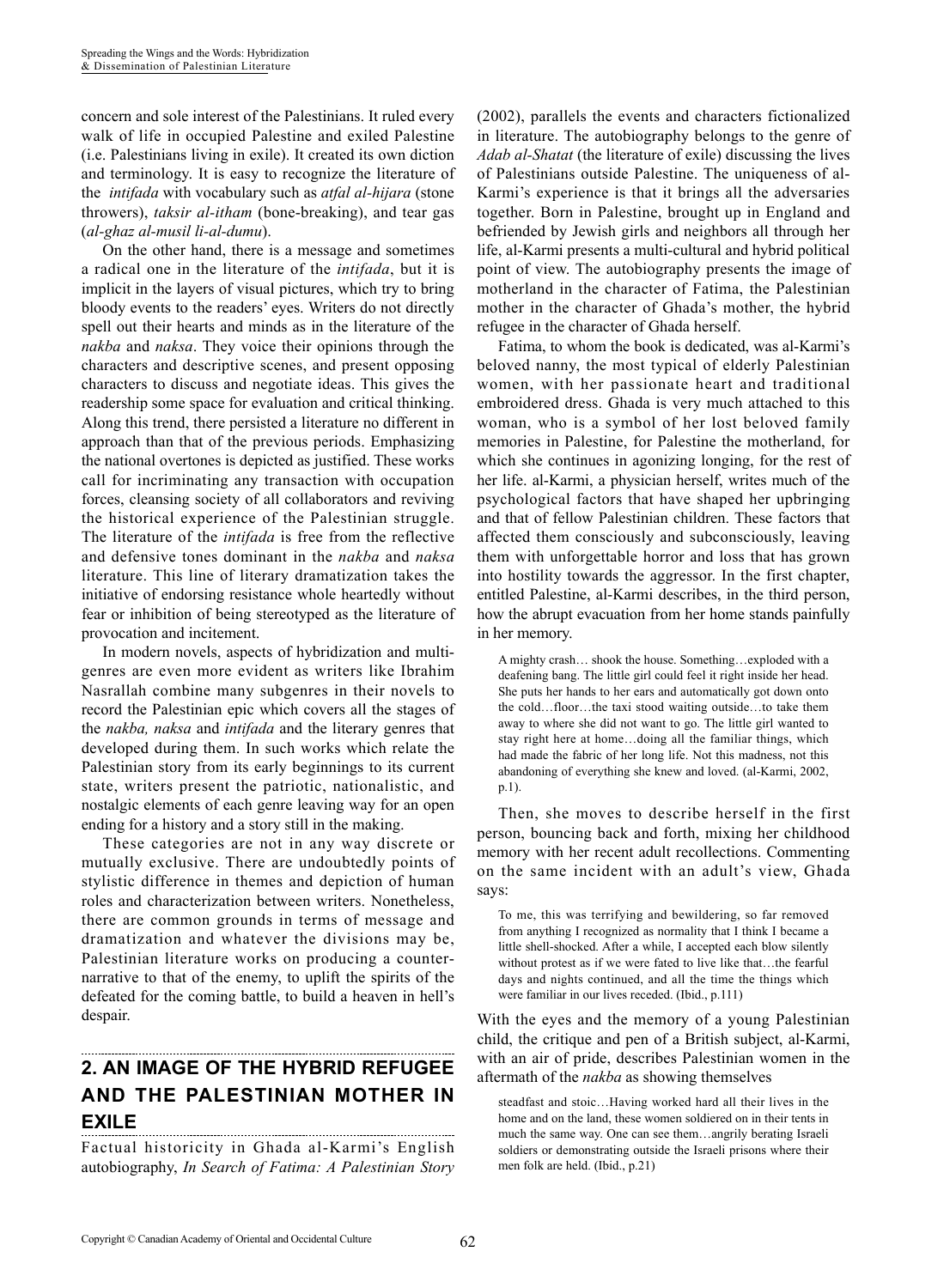al-Karmi, on other issues, sometimes overdoes the criticism of Palestinian society, because she sees it in comparison with British society, which she believes is more progressive on women's issues. At various stages of her life, her Palestinian origin has become a bundle of old stories and memories while her Britishness became a *fait accompli*. She could not believe that the British could commit such injustice. "How strange and almost unbelievable to hear such terrible things said about the British, so many of whom I later grew to love and respect when I went to live among them" (Ibid., p.12). al-Karmi also exposes the double standards of Palestinian society, which stresses education as a weapon to empower its men in the upcoming battles with the occupation, but deprives its women of the same opportunity,

as was custom, women only had had an elementary education, enough to read…and be able to write in a rudimentary way. Girls were only there to get married, went the prevailing wisdom, so why waste too much effort teaching them what they would never use. (Ibid., p.133)

Ghada's mother resists any form of stability in her life in England. She always believes the illusion of going back to Palestine. She refuses to learn English or improve the family house and cocoons herself amongst Palestinian and Arab friends. The departure from Palestine devitalizes her, she loses her stamina, which she has left behind in Palestine to become a day-by-day woman, taking each day as it comes. With her coming to London, MrsKarmi has changed;

Whereas in Jerusalem, she had been house-proud and energetic, rushing noisily round the house in the mornings, organizing the cooking and cleaning, here in London, she sometimes found it hard to get out of bed…She took no interest in the house… did not bother to clean it at all. No one understood what had happened to her or why she had changed so. Perhaps we should have realized that her whole life had collapsed around her. (Ibid., p.182)

When Ghada grows up, she joins the political wing of the PLO, acting relentlessly as a mediator on a three dimensional ground including her Palestinian origin, her English identity and her Jewish affinity. On her return to Palestine in the eighties, she returns as a tourist visiting all the sites of her childhood, walking the *Via Dolorosa* once again, but not to find Fatima or even her beloved Palestine.

# **CONCLUSION**

Spreading the wings and the story of Palestine and its people has been the goal of Palestinian writers; therefore, they tailored the story to fit the existing genres and created new genres to depict the unique Palestinian context. New genres have been created to address different periods of history and different Palestinian and international audiences and gauge their understanding, support and involvement. The canon of Palestinian literature testifies that because war is in progress, literature mostly assumes a supporting role, aiming to implant a collective sense of nationalism and nationhood through all its different subgenres and configurations in different times and places. Literature calls on individuals for an engagement in the public, and a delay of private rights. It has the effect of psychological conditioning, bringing the people at war, under occupation or in exile to believe in their unity, uniqueness, and common cause. In the early stages of Palestinian literature, some degree of propaganda can be traced. This propaganda lessened as war progressed and writers grew more critical and questioning. The continuation of the Palestinian war on ground ushered its continuation in literature, giving way in contemporary times for a degree of variance and split opinions, unimagined in the early stages of Palestinian literature. Nonetheless, it is noteworthy that the attempt to canonize and categorize Palestinian literature may be viewed as a subjective undertaking, because the non-literary concepts that shape the war story such as nationalism, patriotism and social community are also subjective and contested by writers, each claiming to convey the public sentiment and in tune with the national pulse. Taking into consideration these confining factors , the important thing to underscore is that the national story should neither be propagandistic nor alienated, as in the words of Terry Eagleton "a nation, like an individual, has to be able to recount a reasonable story of itself, one without despair or presumption" (Eagleton, 2005, p.ix).

It is not the genre of the work that gears the depiction and themes of the Palestinian story; it is the story that haunts the writer, regardless of place, time and genre. Place, outside Palestine, and time, prolonging the suffering and exile, serve, if anything, as inciters to further attachment and remembrance. Wearing in exile becomes synonymous to the impossible. It is not the whereabouts of the writers that decides the ideas and the pattern of literature; it is the framework of the Palestinianidentity and cause which is claimed by most writers to be the same everywhere and at different times. Maybe, when Palestine is liberated, Palestinian literature will tell different stories, revise the existing heritage, and question the numerous aspects of documenting the story and preserving the memory. Until then, Palestinian literature in no different than any other national literature worldwide battling for survival and for voicing its case.

## **REFERENCES**

- Abu Matar, A. (1994). *al-Riwaya wa-al-Harb* (p.138). Beirut: al-Muassasa al-Arabiyya li-Dirasat wa-al-Nashr.
- Abu Matar, A. (2003). *Ufuq al-Tahawulat fi al-Riwaya al-Arabiyya*. Beirut: al-Muassasa al-Arabiyya li-Dirasat wa al-Nashr.
- al-Karmi, G. (2002). *In search of Fatima: A Palestinian story*. London: Verso.